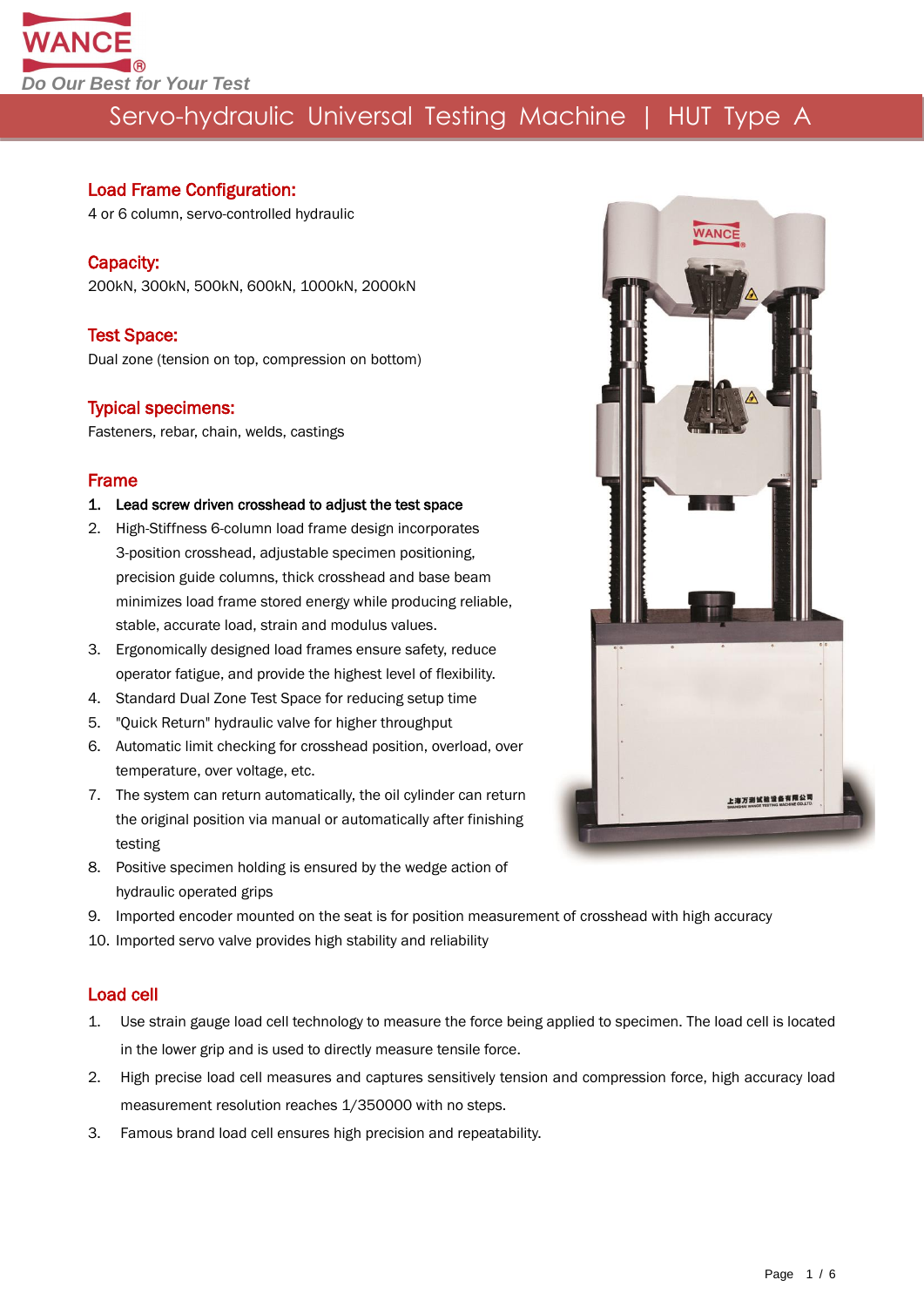# Servo-hydraulic Universal Testing Machine | HUT Type A **Various frames to satisfy your test needs from low force to high force**



### **Full complement of test accessories**

Extensive range of accessories to meet test requirements in almost any application or industry: rebar, fasteners, chain, welds, castings, concrete and other building materials

- Tension grip
- Compression fixture
- **•** Flexure fixture
- Rock shear fixture
- Concrete split fixture
- Fastener tension grip
- Extensometer
- Automatic extensometer
- others

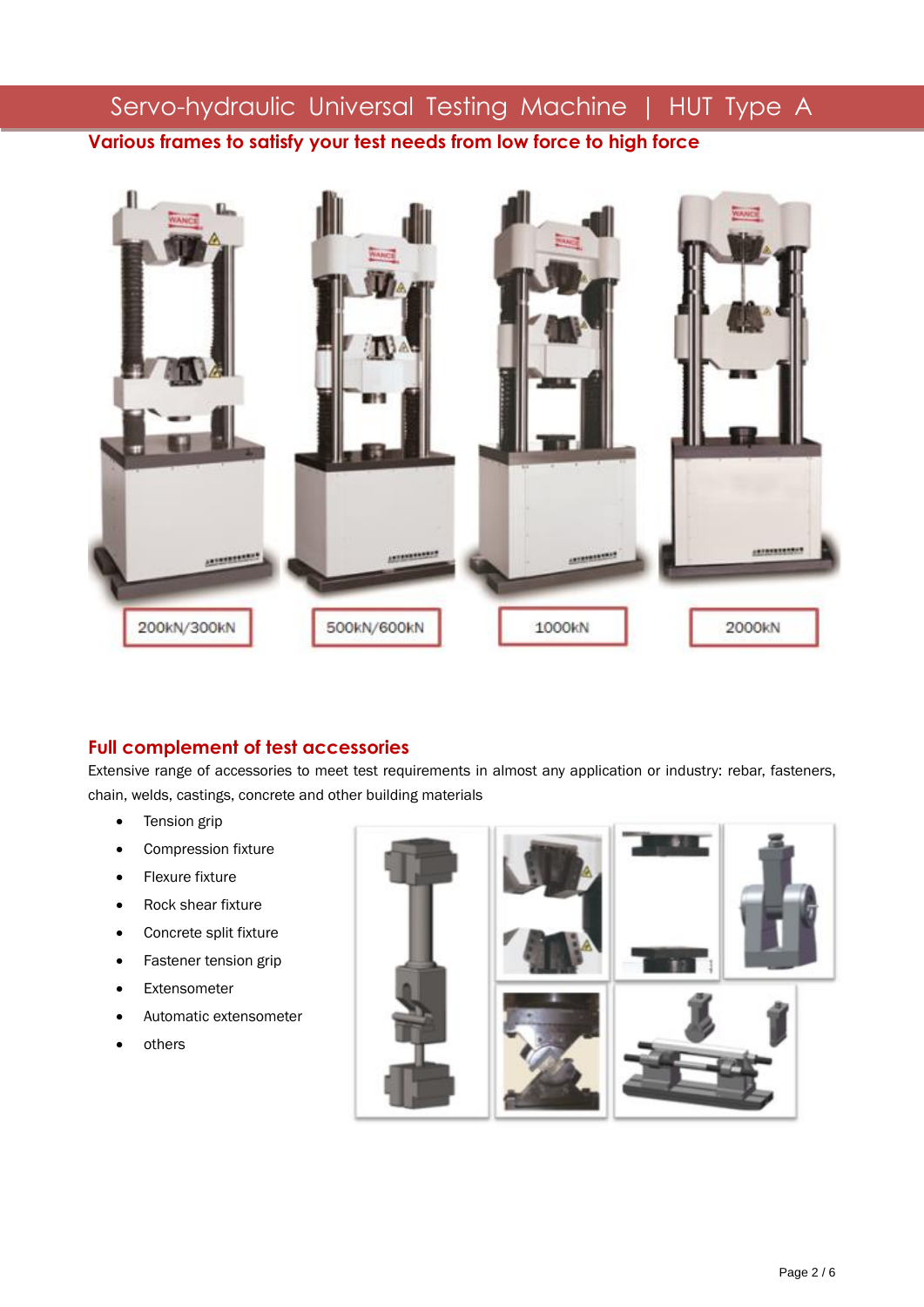#### Controlling system – DTC-350

1. Closed loop control of stress, strain and displacement.

Control loops can switch automatically and smoothly. Control algorithm adopts advanced neural element self-adapting PID. Neural element has ability of close to any non-linear function , simple structure and learning algorithm. It can adapt changing of control object by changing its own synapse weighting and distinguish parameter on line, rebuild object model on line.



2. Control system based on DSP

DSP, the professional CPU and RISC, is used as control chip of the products. The chip has many functions, such as 40MIPS, 32 bit fixed point, vector control, A/D exchange, position capturing , etc. It is a CPU widely used in industry controlling and suitable to be IC of our products.

3. USB 1.1 communication

Data exchange between hardware and software via USB 1.1inrerface and velocity of 12Mb/s. USB is main direction of development of communication, which has merits of high communication velocity, variety of communication mode( such as controlling , breaking, batch, real time ,etc.), and will be the main mode of communication.

4. Data acquisition system and position capturing system. Data acquisition system consists of 8 channels of 24 bit A/D exchange; effective resolution is 1/350000 with non-step in full range . Exchange velocity and gain are programmable on line. The products contain 3 channels of encoder position capturing system permitting photo-electric orthogonal code impulse. Frequency can reach 5 MHZ, which has functions of correcting, direction identifying and number-counting.

#### **Control technology**

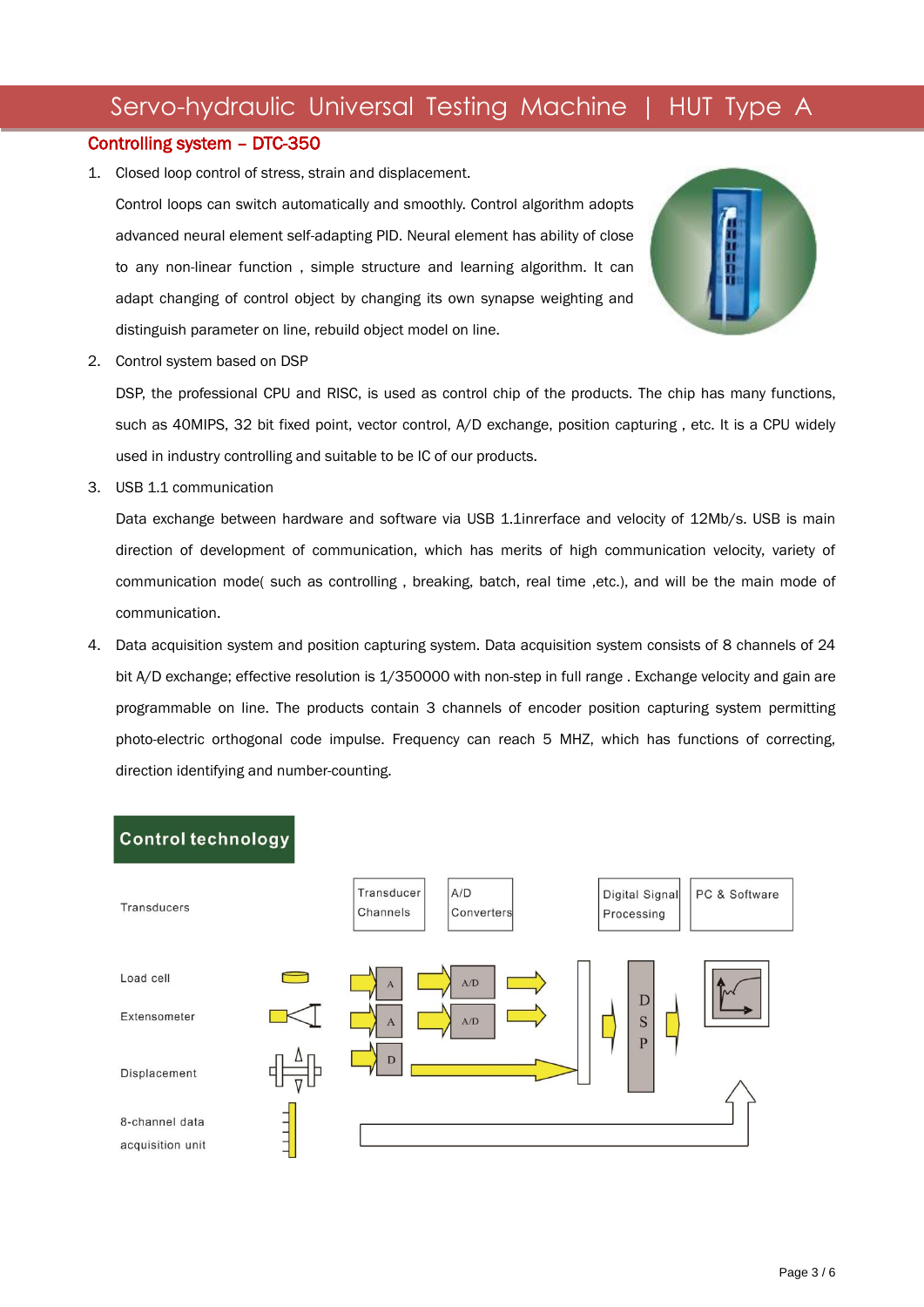#### Powerful test software - TestPilot

#### -Two steps to start testing: select a project, press start

This software features a large, growing host of pre-packaged test methods to help you quickly and efficiently meet the requirements of global test standards such as ASTM, ISO, DIN, EN, BS, and more. Selected by an operator at runtime, these methods are crafted to meet the specific test flow, analysis and reporting requirements of industry standards across a range of specimen and test types. Pre-packaged test methods are available in a wide selection of bundled sets, including: Polymers & Plastics, Metals, Construction Materials, Biomedical Products, Paper Products, Adhesives, foam, textiles and more.

- Versatile, easy-to-use TestPilot software with a large and growing library of standards-compliant test methods (ASTM, ISO, DIN, EN, BS, and more)
- $\triangleright$  Modular design permits easy upgrading
- $\triangleright$  Plenty of test standards are built in the library of the software for routine tests.
- $\triangleright$  User configured report: user can preset report template and include necessary information, like company information, statistics, and etc. Test report can export to Excel or Word.
- Powerful graphic function: real time display curves, like displacement-load, stress-strain, displacement-time, load-times, and others
- Powerful analysis function can calculate typical value and display on the curve, like Fm, ReL, ReH, Rp.
- Measurement unit: Users can select SI, or others, like N, kN, Kgf, lbf, Mpa, and so on, user can define the unit by themselves using formula.

| System Options Test Graphics Settings Help                                                                                                    |           |                           |                 |    |          |        |    |                     |                 |            |                 |                 |             |                                                                                 |                     |                    |                                                         |                                   |                    |
|-----------------------------------------------------------------------------------------------------------------------------------------------|-----------|---------------------------|-----------------|----|----------|--------|----|---------------------|-----------------|------------|-----------------|-----------------|-------------|---------------------------------------------------------------------------------|---------------------|--------------------|---------------------------------------------------------|-----------------------------------|--------------------|
| N<br>mm<br>N<br>mm<br>0.00060<br> 0.0000 <br>1.0<br>0.0<br>Clear<br>Clear<br>Clear<br>Clear<br>Extensometer<br>Load<br>Crosshead<br>Peak Load |           |                           |                 |    |          |        |    |                     |                 |            |                 |                 |             |                                                                                 |                     |                    |                                                         |                                   |                    |
|                                                                                                                                               |           |                           | User Parameters |    |          |        |    | <b>Single Curve</b> |                 |            |                 | Multiple Curves |             |                                                                                 |                     |                    | Query                                                   | <b>Speed Unit (mm/mir</b>         |                    |
| R                                                                                                                                             |           |                           |                 |    |          |        |    |                     |                 |            |                 |                 |             | Apply                                                                           | <b>Build Report</b> |                    | Remove Extensometer                                     | 0.00                              |                    |
| इ                                                                                                                                             | Load (kN) |                           |                 |    |          |        |    |                     |                 |            |                 |                 |             | Results:                                                                        |                     | Allow Modification |                                                         | 0.00                              | Send               |
| 18                                                                                                                                            |           |                           |                 |    |          |        |    |                     |                 |            |                 |                 |             | Depth of Sample [mm]<br>Original Gauge Length [mm]                              |                     |                    | ID                                                      | $-500$<br>400<br>300              |                    |
| ≌                                                                                                                                             |           |                           |                 |    |          |        |    |                     |                 |            |                 |                 |             | Width of Sample [mm]<br>Proof percentage total extension [%]                    |                     |                    | Proof percentage non-proportional extension [%]         | 200<br>100<br>$\overline{0}$<br>0 |                    |
| l₹                                                                                                                                            |           |                           | "W              |    |          |        |    |                     |                 |            |                 |                 |             | Parallel Length [mm]<br>Diameter of Sample [mm]<br>Diameter after Fracture [mm] |                     |                    |                                                         | $+100$<br>-200<br>-300            |                    |
|                                                                                                                                               |           |                           |                 |    |          |        |    |                     |                 |            |                 |                 |             | Maximum Force [N]                                                               |                     |                    | Proof Load, Non-proportional Extension [kN]             | 1400<br>$-500$                    | $10$ $\rightarrow$ |
| ∣ଛ                                                                                                                                            |           |                           |                 |    |          |        |    |                     |                 |            |                 |                 |             | Proof Load, Total Extension [kN]                                                |                     |                    | Proof Strength, Non-proportional Extension [MPa]        |                                   |                    |
| ¦₹,                                                                                                                                           |           |                           |                 |    |          |        |    |                     |                 |            |                 |                 |             | Lower Yield Strength [MPa]<br>Proof Strength, Total Extension [MPa]             |                     |                    | Original cross-sectional area of parallel length [mm^2] | <b>Test Process</b>               |                    |
| ∣≌                                                                                                                                            |           |                           |                 |    |          |        |    |                     |                 |            |                 |                 |             | Tensile Strength [MPa]                                                          |                     |                    | Total elongation at maximum force [mm]                  |                                   |                    |
| l co                                                                                                                                          |           |                           |                 |    |          |        |    |                     |                 |            |                 |                 |             | <b>Upper Yield Strength [MPa]</b>                                               |                     |                    |                                                         |                                   |                    |
| lф                                                                                                                                            |           |                           |                 |    |          |        |    |                     |                 |            |                 |                 |             |                                                                                 |                     |                    |                                                         | Ctrl + Left Mouse<br>- Zoom In    |                    |
|                                                                                                                                               |           |                           |                 |    |          |        |    |                     |                 |            | Crosshead (mm)  |                 |             |                                                                                 |                     |                    |                                                         | Shift+Left Mouse<br>- Zoom Out    |                    |
|                                                                                                                                               | I٥        | Point Speed   15   X-axis | l4              | l8 | 12<br>s. | Y-axis | 16 | 20<br>kN            | 24<br>2012/2/23 | 28<br>8:53 | 32<br>Test Time | 36              | $\mathbb S$ | Login:Administrator                                                             |                     | Online             |                                                         | Snace-Left                        |                    |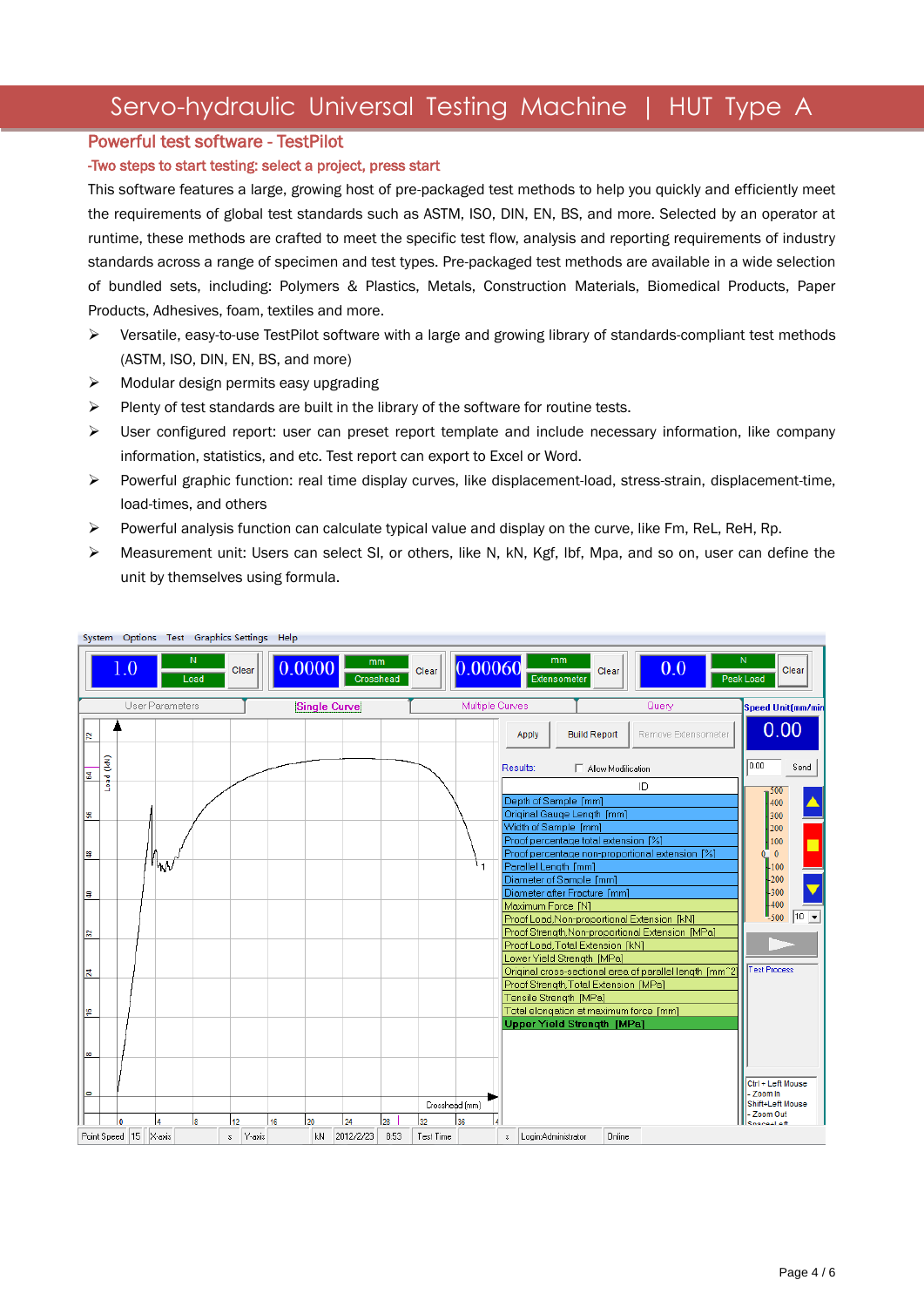| <b>Specifications:</b> |                                                                  |                                |                                |                       |                       |  |  |  |  |
|------------------------|------------------------------------------------------------------|--------------------------------|--------------------------------|-----------------------|-----------------------|--|--|--|--|
|                        | Model                                                            | <b>HUT205</b><br><b>HUT305</b> | <b>HUT505</b><br><b>HUT605</b> | <b>HUT106</b>         | <b>HUT206</b>         |  |  |  |  |
|                        | <b>Type</b>                                                      | Type A                         |                                |                       |                       |  |  |  |  |
|                        | Capacity (kN)                                                    | 200<br>300                     | 500<br>600                     | 1000                  | 2000                  |  |  |  |  |
|                        | Calibration accuracy                                             | Class 1 / Class 0.5            |                                |                       |                       |  |  |  |  |
|                        | Force accuracy                                                   | Better than ±1%/±0.5%          |                                |                       |                       |  |  |  |  |
|                        | Force range                                                      | 1%~100%FS                      |                                |                       |                       |  |  |  |  |
|                        | Extension range                                                  |                                |                                | 1%~100%FS             |                       |  |  |  |  |
|                        | <b>Extension accuracy</b>                                        |                                |                                | Better than ±1%/±0.5% |                       |  |  |  |  |
|                        | Extension resolution                                             | 1/350000 of max extension      |                                |                       |                       |  |  |  |  |
|                        | Actuator (piston) speed (mm/min)                                 | $0 - 180$                      | $0 \sim 140$                   | $0 - 90$              | $0 - 70$              |  |  |  |  |
|                        | Force loading speed                                              |                                | $0.02\% \sim 2\%$ FS /s        |                       |                       |  |  |  |  |
|                        | Column number                                                    | $\overline{4}$                 | 6                              | 6                     | 6                     |  |  |  |  |
|                        | Column spacing (test space width)<br>(mm)                        | 405                            | 430                            | 430                   | 640                   |  |  |  |  |
|                        | Maximum tension space (mm)                                       | 520                            | 710<br>760                     |                       | 920                   |  |  |  |  |
|                        | Maximum compression space (mm)                                   | 520                            | 700                            | 630                   | 750                   |  |  |  |  |
|                        | Diameter of round specimens (mm)                                 | $\Phi$ 10 ~ $\Phi$ 32          | $\Phi$ 10 ~ $\Phi$ 40          | $\Phi$ 15 ~ $\Phi$ 55 | $\Phi$ 15 ~ $\Phi$ 70 |  |  |  |  |
|                        | Diameter of threaded steel (mm)                                  | $\Phi$ 10 ~ $\Phi$ 32          | $\Phi$ 10 ~ $\Phi$ 36          | $\Phi$ 10 ~ $\Phi$ 40 | $\Phi$ 20 ~ $\Phi$ 50 |  |  |  |  |
|                        | Thickness of flat specimens (mm)                                 | $2 \sim 25$                    | $2 \sim 30$                    | $2 \sim 40$           | $10 - 70$             |  |  |  |  |
|                        | Compression platens (mm)                                         | $\Phi$ 120                     | Φ150                           | 200x200               | $\Phi$ 240            |  |  |  |  |
|                        | Actuator (piston) stroke (mm)                                    | 150                            | 250                            | 250                   | 250                   |  |  |  |  |
|                        | Frame dimension<br>(length × width × height) (mm)                | 820x570x1955                   | 940x650x2400                   | 1020x670x2600         | 1370×820×3300         |  |  |  |  |
|                        | Hydraulic Power Unit dimension<br>(length × width × height) (mm) | 1150×600×900                   |                                |                       |                       |  |  |  |  |
|                        | Power consumption (kw)                                           | 5                              | 8                              |                       |                       |  |  |  |  |
|                        | Power supply                                                     | 3-phase, 5-line, AC380V, 50Hz  |                                |                       |                       |  |  |  |  |
|                        | Frame weight (kg)                                                | 1500                           | 2500                           | 3500                  | 8000                  |  |  |  |  |
| Optional               | Support span (mm)                                                | $30 - 350$                     | $30 - 400$                     | $30 - 400$            | $60 - 500$            |  |  |  |  |
| bending<br>fixture     | Bending nose diameter<br>$(\Phi,$ mm)                            | $3 - 65$                       | 3 × 200                        | $3 - 300$             | $3 - 300$             |  |  |  |  |